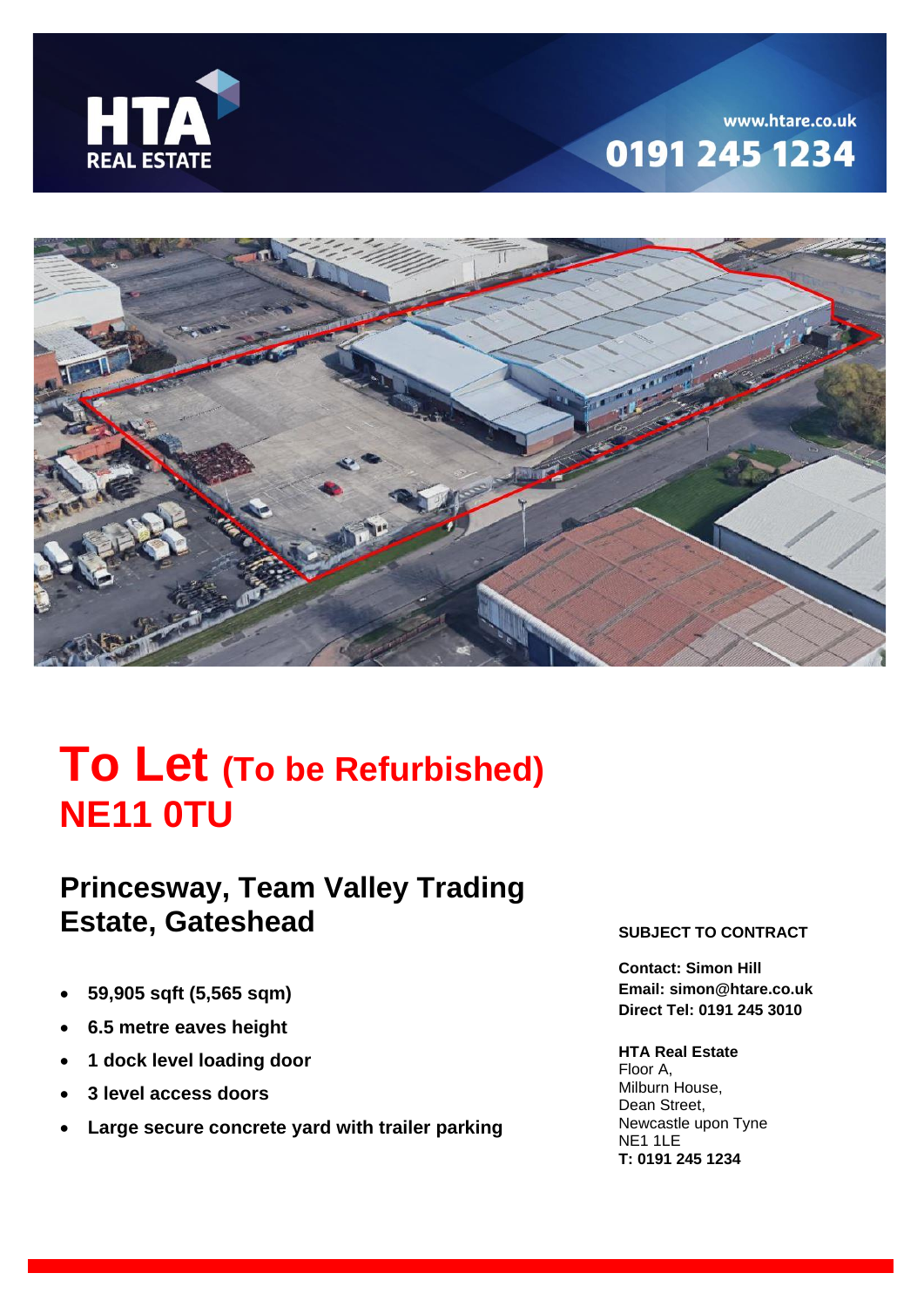

### www.htare.co.uk 0191 245 1234

#### **Location**

The property is situated 5km (3.1 miles) to the south of Newcastle city centre and 15 km (9.3 miles) to the east of Sunderland city centre off Princesway on the Team Valley Trading Estate in Gateshead, Tyne & Wear.

Junctions 67 and 68 of the A1 are within a five minute drivetime of the property.

Neighbouring occupiers include, Gateshead College, Edmundson Electrical, BT Openreach, Dulux Decorating Centre and Borg Warner.

#### **Description**

The subject property comprises a former printworks that was previously occupied by RR Donnelly. The property sits on a broadly rectangular site measuring 1.3 ha (3.2 acres) with a site density of 43%.

The property was constructed in the early 1990s and comprises a double bay steel portal frame structure with part steel profile sheet cladding and part brickwork to all elevations, it is surmounted by a steel sheet roof.

The property offers the below specification:

- 6.5 metre eaves height
- 1 dock level loading door
- 3 level access doors
- Large secure concrete yard including trailer parking spaces
- 31 car parking spaces plus 35 overflow
- Ancillary office, WCs and kitchen.



#### **Accommodation**

|                  | sq m    | sq ft  |
|------------------|---------|--------|
| Warehouse        | 4,878.1 | 52,508 |
| Office/Welfare   | 450.6   | 4,850  |
| Extension        | 263.3   | 2,544  |
| <b>Total GIA</b> | 5,665   | 59,902 |

#### **Refurbishment**

The property is to be refurbished to provide shell specification warehouse space. Bespoke occupier requirements can be incorporated into these works subject to contract.

#### **Terms**

The property is available by way of a new sublease on a full repairing and insuring basis on terms to be agreed.

#### **Business Rates**

According to the Valuation Office Agency website the property has a Rateable Value of £270,000. Interested parties should speak to the Local Rating Authority to confirm the rates payable.

#### **Services**

We understand that the property is connected to all mains services. Interested parties should however make their own enquiries to confirm availability of services.

#### **VAT**

All figures quoted are exclusive of VAT which may apply.

#### **Energy Performance Certificate (EPC)**

Available on request.

#### **Viewing**

Via Agents HTA Real Estate

| Contact: | Nick Atkinson | Simon Hill                         |
|----------|---------------|------------------------------------|
| Email:   |               | nick@htare.co.uk simon@htare.co.uk |
| Tel:     | 0191 245 3011 | 0191 245 3010                      |

Joint Agent: -

Simon Hill – Colliers Phone: 07736 480 041